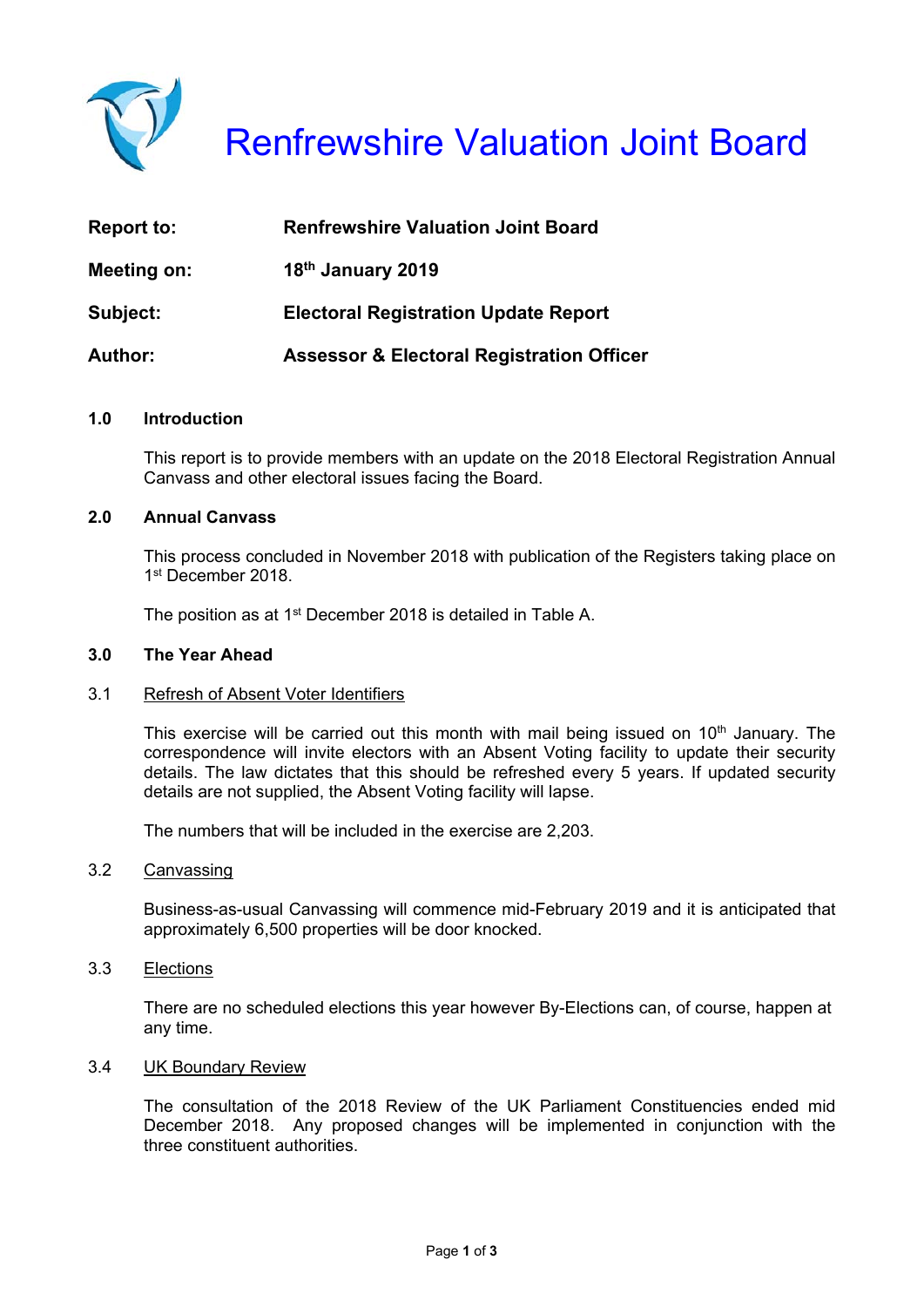# 3.5 Polling District Review

 Returning Officer staff are currently reviewing their polling districts and places which requires to be completed by 31 January 2019. We understand that Renfrewshire Council and Inverclyde Council have changes which will result in the republication of all registers for theses councils. However, the final changes will not be available to the ERO until April/May this year as they require approval at council boards.

#### **4.0 Procurement**

#### 4.1 Electoral Management System (EMS)

 The contract for the procurement of a new Electoral Management System (EMS) has been conducted as a direct award through Crown Commercial Services (CCS) G-Cloud Framework Agreement (RM1557.10) in line with RVJB Standing Orders Relating to Contracts and EU Procurement Directives. The Order Form has been drafted and is with Renfrewshire Council Legal Team for review prior to being sent to Democracy Counts. Once this has been agreed by both RVJB and Renfrewshire Council, the contract can then be awarded to Democracy Counts. It is anticipated that the contract will commence on 31 January 2019.

#### 4.2 Print & Scan

 The tender for the provision of all Print and Scan Services closed at noon on 19 December 2018. Five bids have been received and the evaluation process will commence shortly.

#### **5.0 Funding IER 2019/20**

Confirmation of funding for 2019/20 will be released by the Cabinet Office in the coming weeks. As mentioned in previous updates, the funding for the present style of canvass ceases in 2020/21. The UK, Scottish and Welsh governments have issued a policy statement setting out their proposals for reform of the annual canvass. These proposals include enabling ERO's to use trusted public data to improve the efficiency and effectiveness of the annual canvass in a bid to reduce costs. It is the government's intention to have this legislation in place to allow the 2020 annual canvass to function under these new laws.

#### **6.0 General Conclusions**

 I would like to take this opportunity to thank the staff for their continuing hard work and effective management in dealing with the management of the Annual Canvass and associated electoral tasks.

#### **7.0 Recommendations**

i. The Board notes the contents of this report.

Kate Crawford Assessor and Electoral Registration Officer 9th January 2019

For further information please contact Kate Crawford at 0141-618-5903 or via e-mail at kate.crawford@renfrewshire-vjb.gov.uk